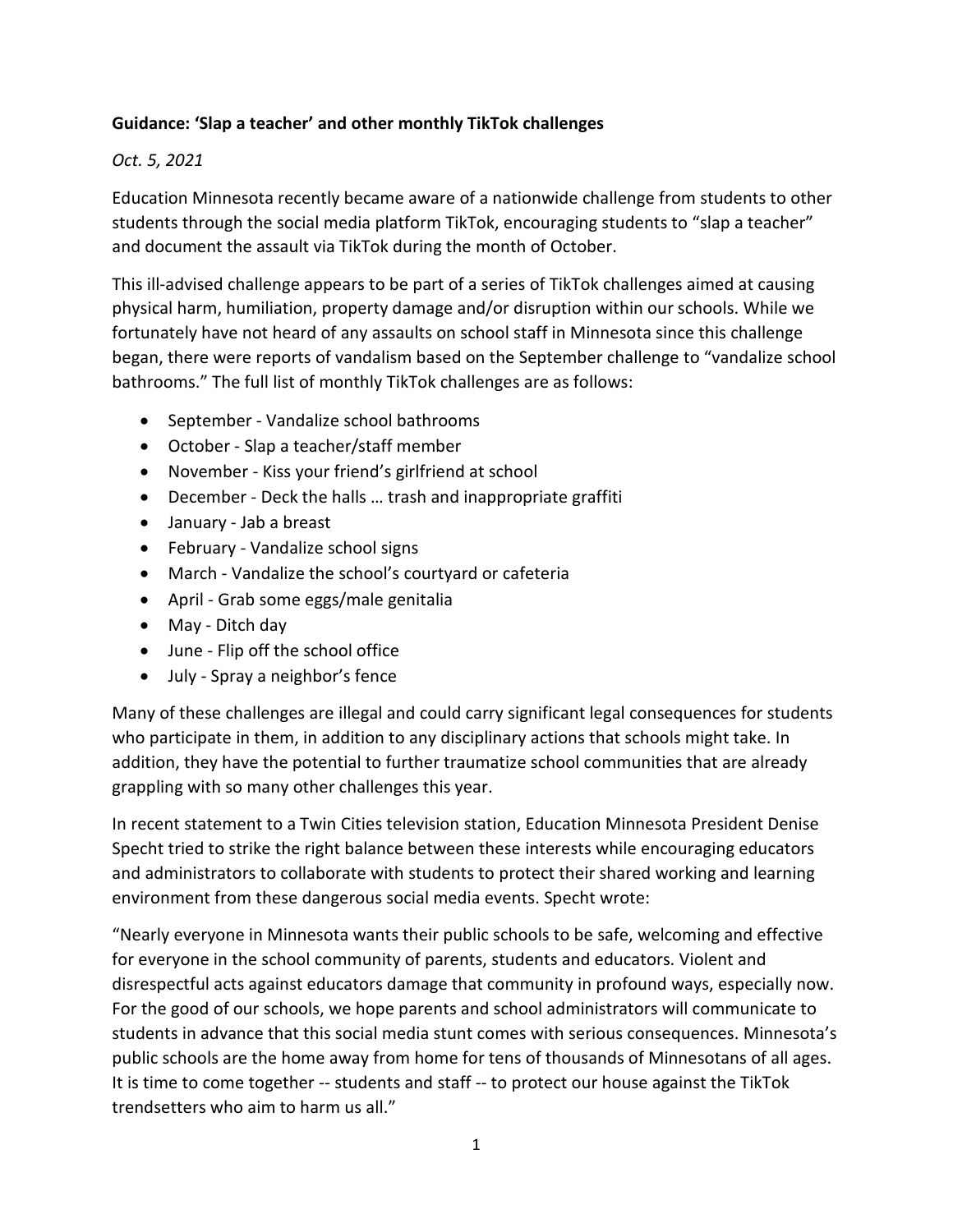## **Guidance for Educators**

Any educator who is assaulted by a student as part of one of these challenges should, at a minimum, complete an incident report with their school as soon as possible, so that the appropriate school authorities are notified.

If you are injured, seek medical attention promptly and maintain all your medical records. The school should send you the paperwork to complete a first report of injury to begin the process of applying for worker's compensation.

You have the right to contact your local law enforcement agency (police department) to report this incident so that they may press charges against the student(s) involved. If your school has a school resource officer, you may be expected to notify them first. Different educators may have different inclinations about contacting law enforcement based on the nature of the incident and the age and mental well-being of the student(s). Educators should be sensitive to consequences of early involvement with the criminal justice system, particularly for BIPOC students, for whom there is a well-established [school-to-prison pipeline,](https://www.aclu.org/issues/juvenile-justice/school-prison-pipeline) but schools should also not interfere or retaliate against an educator who decides to contact law enforcement to report an assault they have personally experienced.

[Minnesota law](https://www.revisor.mn.gov/statutes/cite/121A.61) requires all school districts to have a written districtwide discipline policy that, among other things, "states a student must be removed from class immediately if the student engages in assault or violent behavior… The removal shall be for a period of time deemed appropriate by the principal, in consultation with the teacher." If your district either does not have such a policy or does not remove the student who has engaged in the assault, contact your building member rights representative as soon as possible. They will reach out to your Education Minnesota field staff if necessary.

If you have any personal property damaged in the course of an assault by a student, the NEA's Educator Employment Liability (EEL) policy will reimburse up to \$500 in property damage per assault. Contact your Education Minnesota field staff for more information.

Many school districts also have policies prohibiting students from taking unauthorized video or audio recordings within the classroom. While schools cannot and should not police all student behavior on social media, school districts do have the legal authority to investigate and respond to students who post unauthorized recordings within a classroom online—especially recordings of any actions promoted by these challenges—since they clearly have the effect of disrupting the educational environment.

## **Guidance for Local Leaders**

As troubling as these TikTok challenges are, they provide an opportunity to show members the value of their union by working with administration to develop a plan to strongly discourage students from participating in these challenges in the first place.